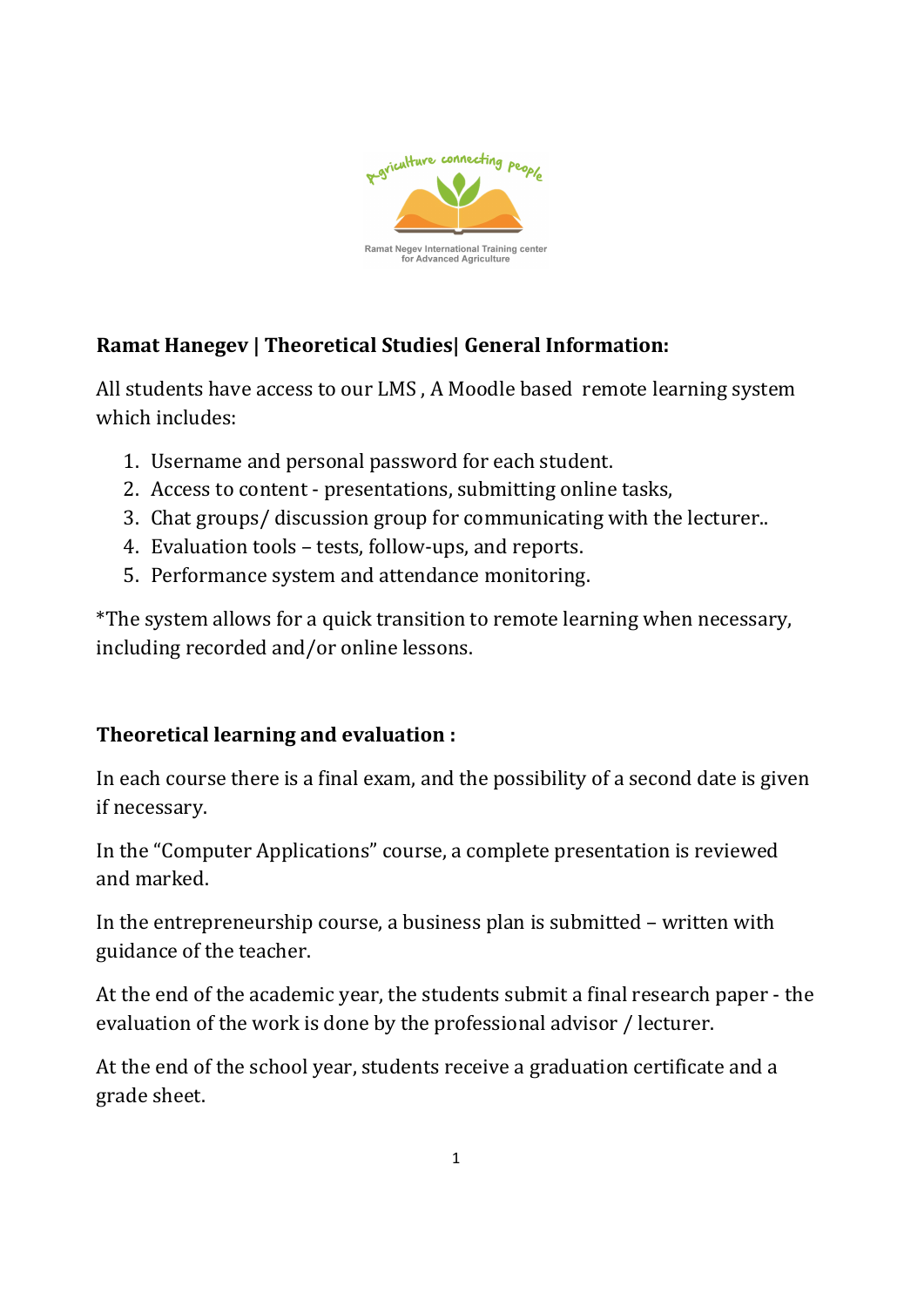

Courses:

|                                                | <b>BGU Credit</b><br>program* | Standard<br>program |
|------------------------------------------------|-------------------------------|---------------------|
| orientation                                    | 8                             | 8                   |
| entrepreneurship                               | 24                            | 16                  |
| Soil, water, and fertilizers                   | 32                            | 16                  |
| Plant physiology and biology                   | 32                            | 16                  |
| Israel                                         | 8                             | 8                   |
| Computer skills and presentations              | 24                            | 16                  |
| Poultry management                             | 16                            | 16                  |
| Aquaculture                                    | 16                            | 16                  |
| <b>Plant protection and Pesticides</b>         | 32                            | 16                  |
| Intro to plant genetics                        | 16                            | 16                  |
| <b>Agricultural Finance</b>                    |                               | 16                  |
| Organic Agriculture                            | 32                            | 24                  |
| Methods and standards in modern horticulture   | 16                            | 24                  |
| Post-Harvest                                   | 16                            | 16                  |
| Irrigation and New Technologies in Agriculture | 16                            | 24                  |
| Dairy farm management                          | 16                            | 24                  |
| Methodology (Final Project)                    | 16                            | 16                  |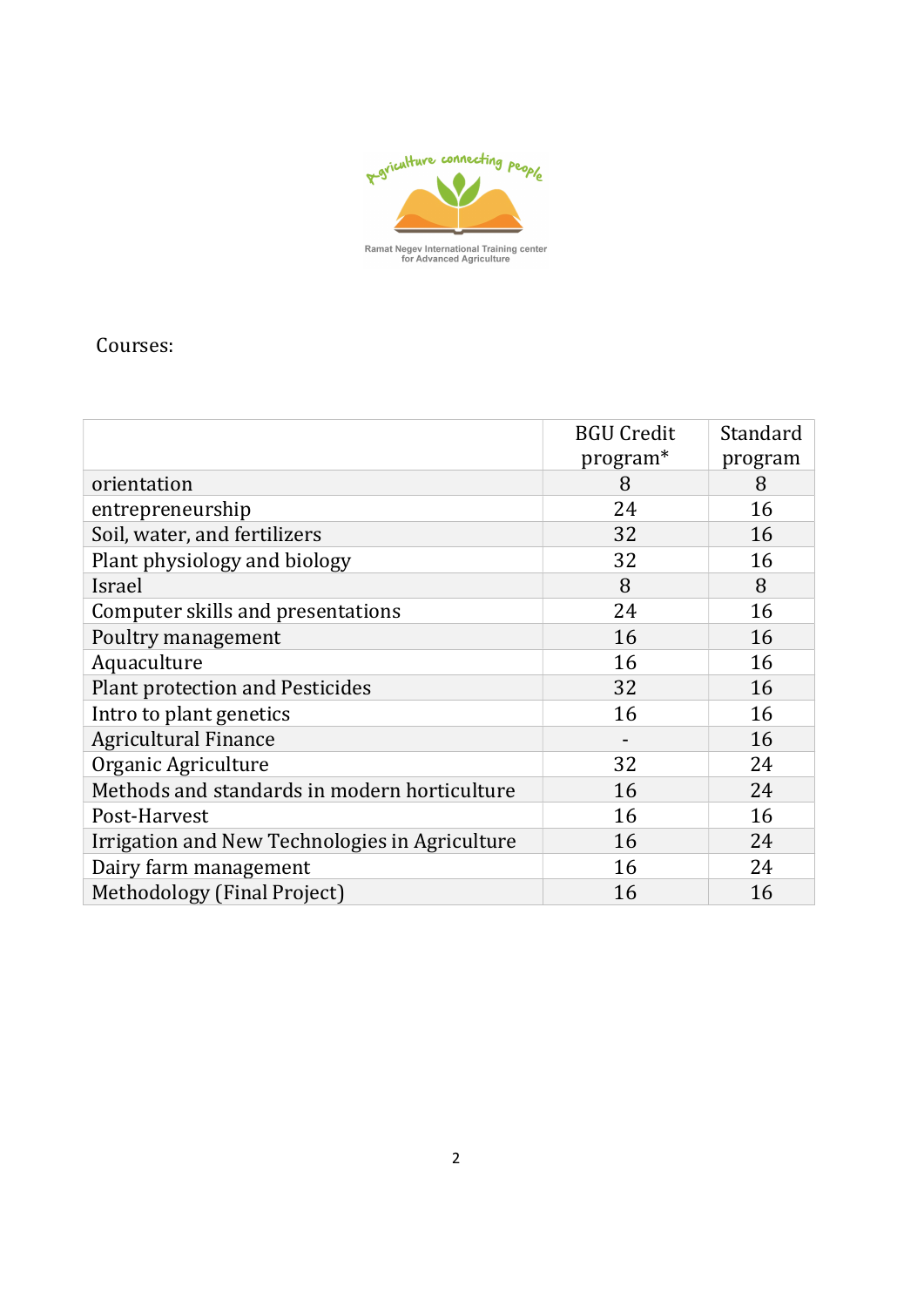

## General Training

|                                                                       | <b>Aacademic hours</b> |
|-----------------------------------------------------------------------|------------------------|
| Safety in agriculture/ Elisha Zurgil                                  | 3                      |
| Working in Heights/ Vladimir ofegenden                                |                        |
| Regulations and Prevention of<br>Sexual Harassment / Jessica Pearlman |                        |
| Multicultural associations / Avital Sharon                            |                        |

#### **Study Related Trips:**

Ramat Negev Desert Agro-Research Center.

- 1. Technology aspects and irrigation systems.
- 2. Soil types
- 3. Experiments and crops

The Jacob Blaustein Institutes for Desert Research

- 1. Labs and research
- 2. Greenhouses and experiments

Local Dairy farm

 $\overline{a}$ 

Local organic farm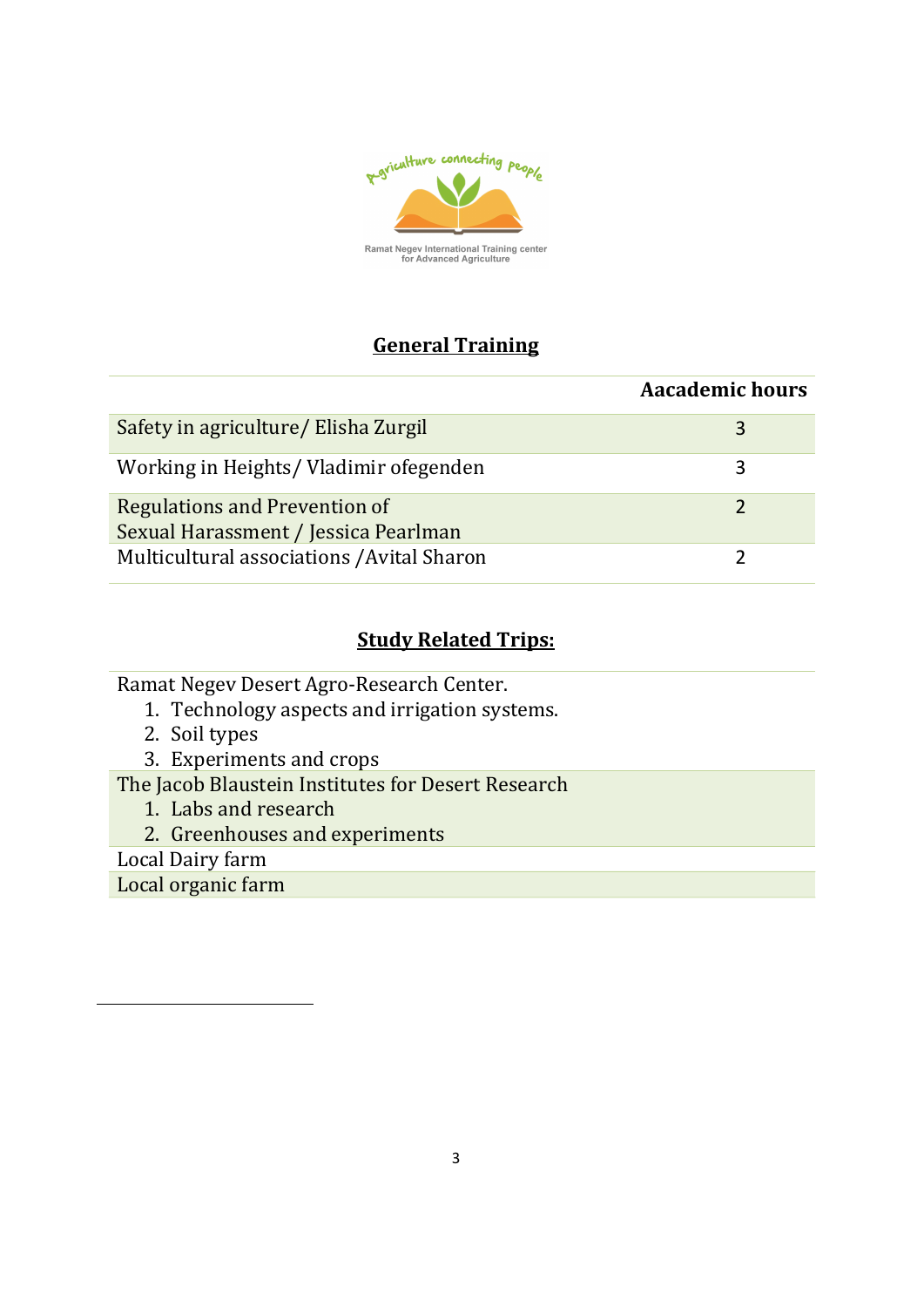

## Syllabus Outline

## Introduction to Israel Iris Barazani | MSs Geography

- 1. Jewish History and Religion
- 2. The pioneers, the establishment of Israel and the Israeli-Palestinian Conflict

## Introduction to Israel Boaz Dreyer, MSs Business

- 1. geography, demography and politics and religion
- 2. time of the patriarchs

#### Organic Agriculture Maya Toren Ms.c

- 1. Introduction to organic agriculture, Sustainable methods and other practices in organic agriculture.
- 2. Health and fertility of the soil.
- 3. Nutrition, compost, and waste recycling.
- 3. The Israeli Society
- 4. Israel landscapes, Types of tourism

- 3. Israel history 1917 today
- 4. conflicts

- 4. Plant protection, pest and weed management.
- 5. Organic livestock.
- 6. Organic agriculture through the economic lens, Industry and regulation.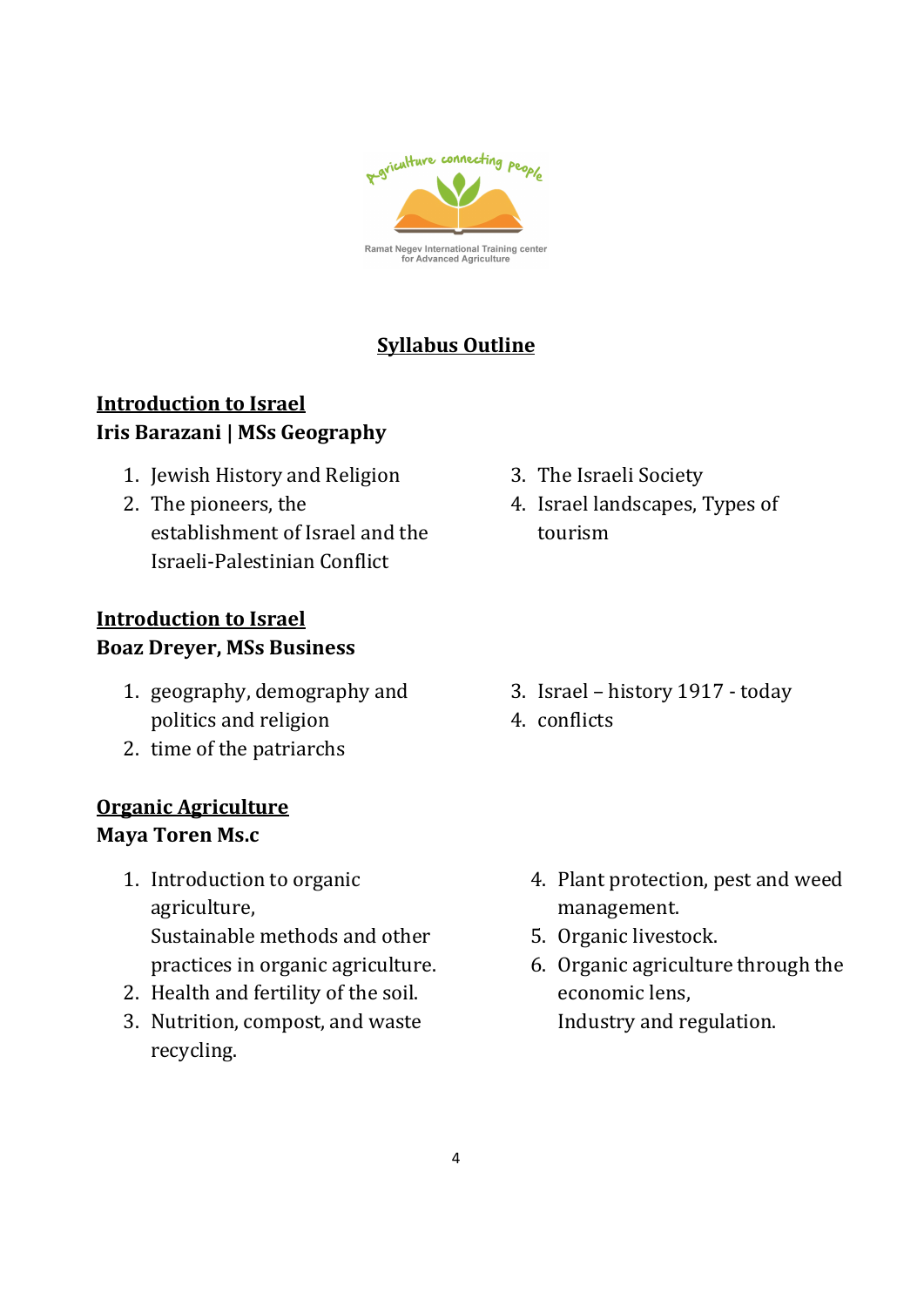

# Methods in modern horticulture Anat Shahaf |B.Agr| shulabuli@gmail.com

- 1. Introduction to tomato. History, classification, morphology, The different cultivars – determinate vs indeterminate, different varieties, pollination, and tomato plant protection.
- 2. Controlled environment: Greenhouse, net house, open field, irrigation, fertilizers and soil preparation, soil types – Generally about undercover crops, with examples from tomato, pepper, cucumber, and strawberry.

## Soil, Water and Fertilizers Natalie De Falco | Ph.D

- 1. Basic soil concepts: Soil definition- (Geologic definition, Component definition, Traditional definition)
- 2. Soil composition -Soil Organic matter, soil formation, Soil physical properties. Fertilization and plant mineral nutrition
- 3. Pepper (Capsicum) The different ways of growing, structures (greenhouse, net house). A sample for a growing protocol from beginning to end. periods of the year, water, fertilizers, shade net, bees. Pepper Plant protection.
- 4. Strawberry Tissue culture, new plants production, periods in the year, "Flying strawberry", irrigation, fertilizers, soil. Strawberry- plantprotection.
- 5. Field Trip
	- 3. Introductions to fertilization: Types of fertilizers, Plant mineral nutrition, Deficiencies of minerals in plants, Fertilizer calculations.
	- 4. Compost- use and production, soil health, Soil salinity , Soil erosion, Soil acidity , Soil compaction, waterlogging.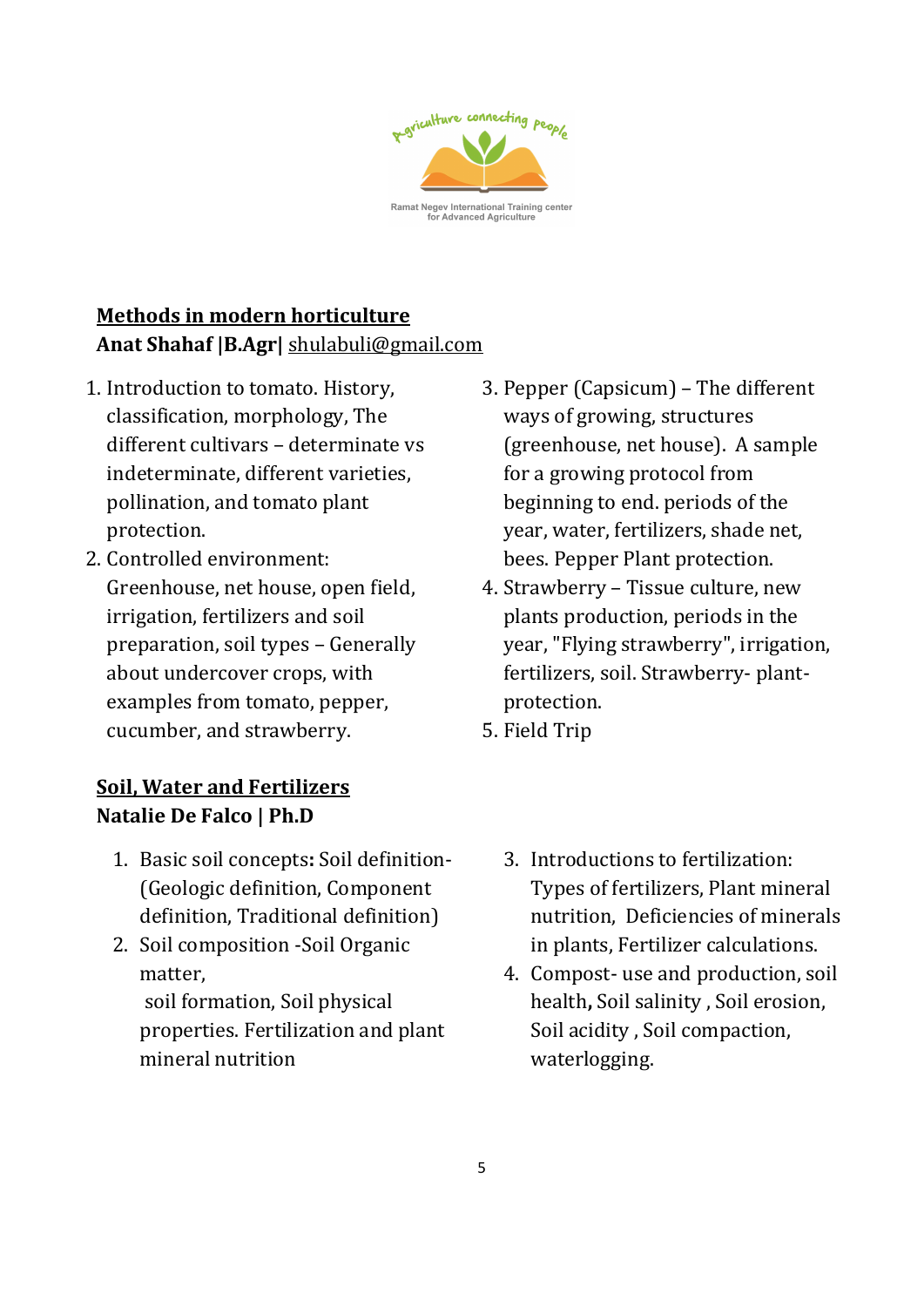

- 5. soil water, Water retention forces , Soil moisture content . Water flow in soils.
- 6. Lab: Soil-water demonstrations

- **Entrepreneurship** Boaz Dreyer, MSc Business
	- 1. The entrepreneur, the business idea, and the family business
	- 2. The business plan and the market
- 3. An introduction to the farming business
- 4. First steps in marketing
- 5. preparing an individual business plan

## Advanced computer skills

Jessica Pearlman, B.A | Jessica@mop-rng.org.il

- 1. Introduction and Basics.
- 2. Internet
- 3. Search engines-improve searching skills and Social **Networks**
- 4. Microsoft Office: Word Processing Basic:
- 5. Microsoft Office: Power point:
- 6. Microsoft Office: Excel
- 7. Writing a CV.

# Plant Breeding-Introduction to Genetics

#### Avner Levy, Ph.D.

- 1. Introduction to genetics
- 2. Plant genetics

3. Molecular biology and genetic engineering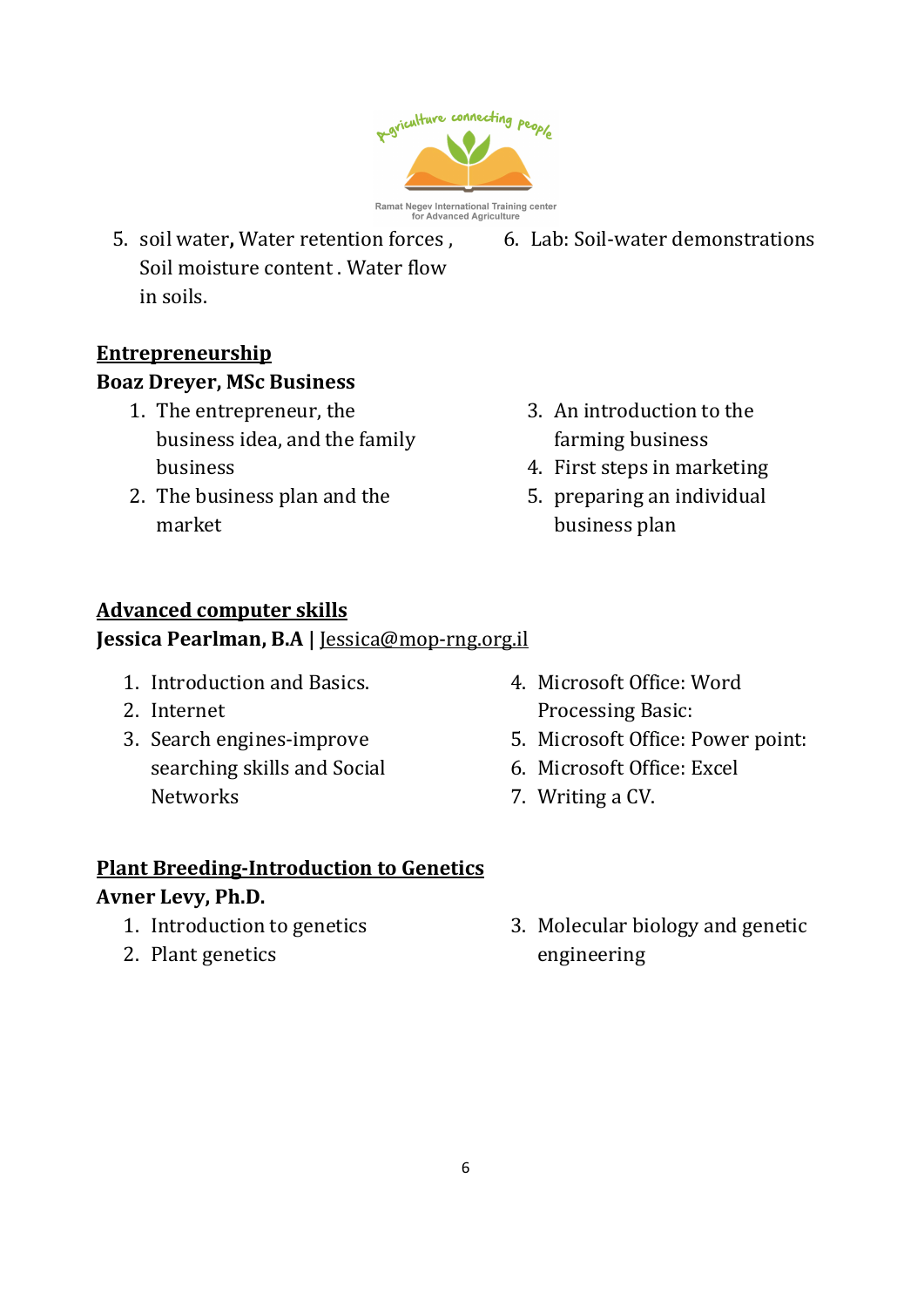

#### Safety in agriculture Elisha Zurgil, MSc Agronomy

- 1. Occupational safety and health at farm
- 2. Personal safety equipment and behavior
- 3. O.S.H institute Israel
- 4. Workers of greenhouses and farms common accidents
- 5. Unique hazards for non-Hebrew speaking agriculture workers
- 6. Law aspects and insurance
- 7. Machines
- 8. Chemical safety
- 9. Transportation and loading safety
- 10. Fire and electric safety
- 11. Signs of safety , accident report

## Plant protection

## Mihal Blaschkauer| Ph.D. candidate, Ben- Gurion University

- 1. Introduction to plant protection
- 2. Abiotic and biotic factors effect on plants
- 3. Integrated pest management

## Post-Harvest

## Maya Toren, MSc Agronomy

- 1. Introduction, Aging and abscission
- 2. pathology after harvest
- 3. Storage and Cooling Methods, Softening and temperature
- 4. Introduction to entomology
- 5. Bacterial plant diseases
- 6. plant viruses
- 7. Diagnosis
- 8. Trip to BGU lab
- 4. postharvest of fresh vegetable and fruits
- 5. postharvest technologies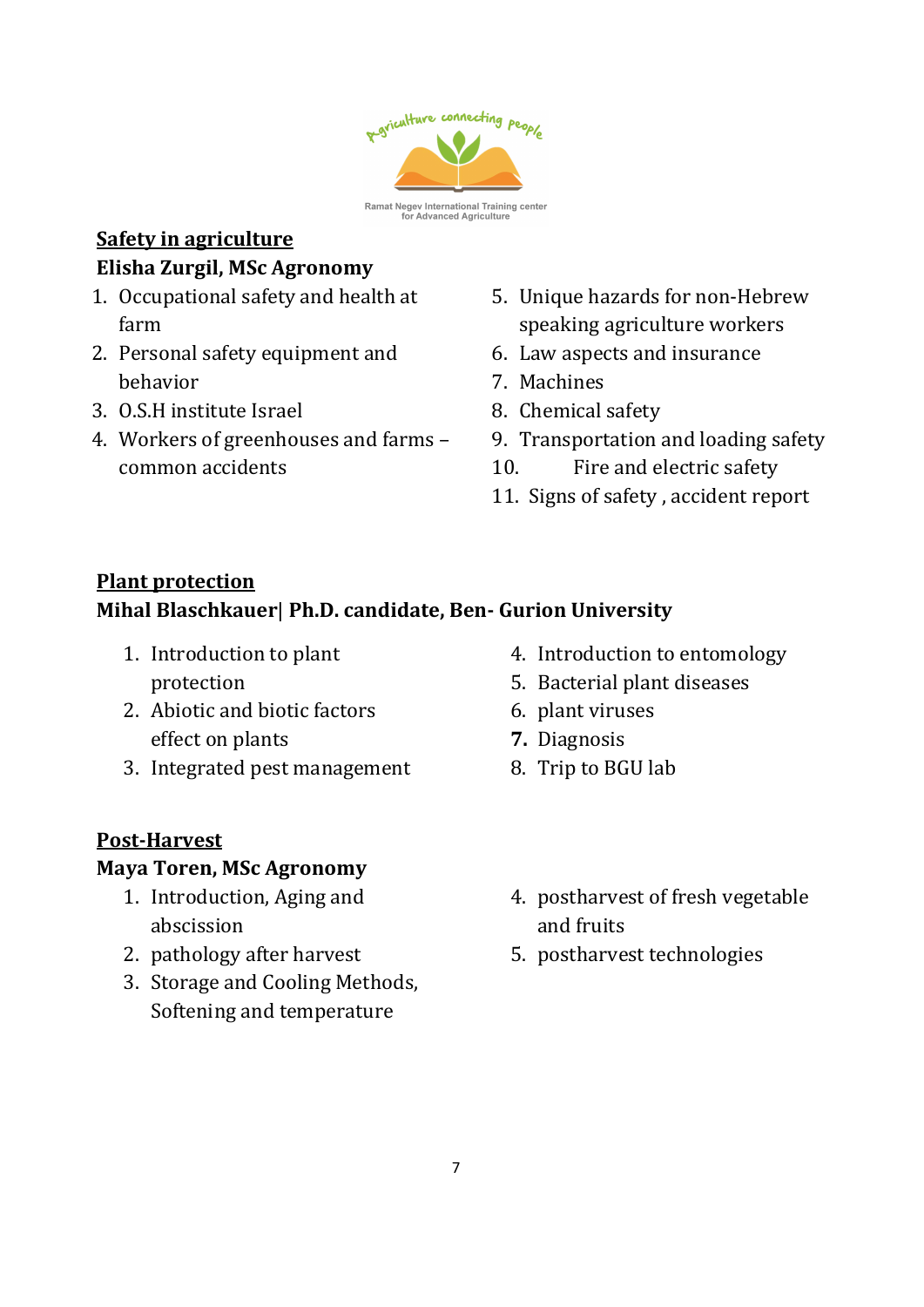

#### Poultry Management

#### Yogev Pieston| PhD Poultry Science

- 1. introduction to poultry management, poultry breeds / breeding layer flocks
- 2. pullet /layers management: biosecurity / the importance of house layout/the causes for cannibalism/ beak trimming / lighting management
- 3. brooding management: the critical period/ the first 48 hours/ building
- 4. erformance/environmental factors to consider when brooding chicks/ thermoneutral zone

## Agricultural Accounting for beginners

#### Becky Vider| certified tax consultant

#### OR: Agricultural Finance Boaz Dreyer, MSs Business

- 1. Introduction, Income , Expenses
- 2. Gross Profit, Net Profit, exercise
- Aquaculture

#### Evyatar Snir| MSc Life Sciences | snirevy@yahoo.com

- 1. Fish Farming Methods
- 2. Water Quality in Earthen Ponds

#### New technologies in Agriculture

#### Or Shemer| MSc Agronomy

- 1. Introduction, Controlled environment
- 2. The Irrigation system

3. Profit and Loss statement, Depreciation.

3. Fish feeding, Economy of Fish

farming, RAS systems

4. Lab-Water Quality

- 3. Monitoring
- 4. Building irrigation systems,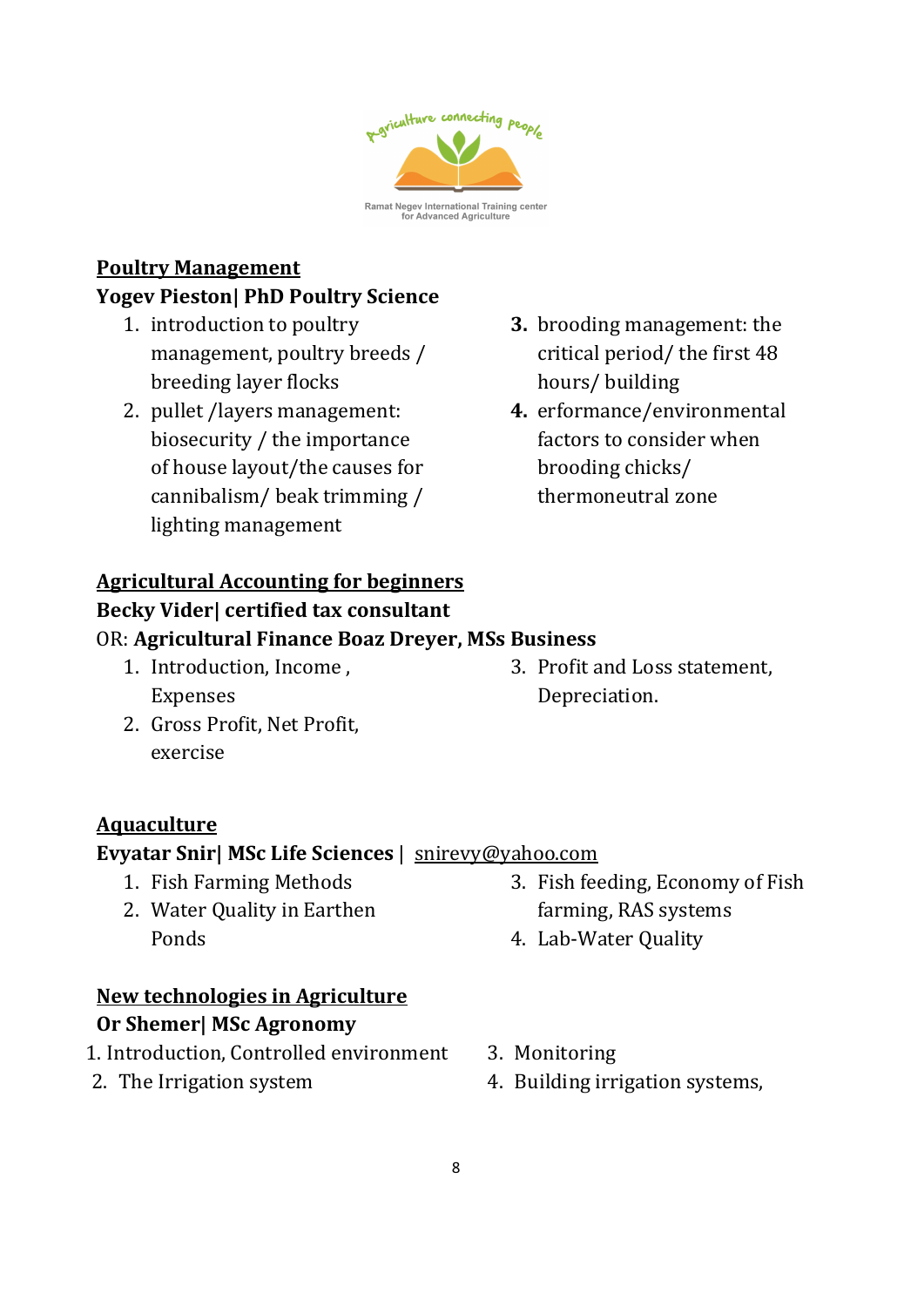

# Plant physiology Mihal Blaschkauer| Ph.D. candidate, Ben- Gurion University

- 1. Plant's structure and transpiration.
- 2. Photosynthesis, The processes of photosynthesis
- 3. Respirations and energy transfer.
- 4. Photo-morphogenesis .
- 5. Mineral uptake and deficiency signs.
- 6. Plant hormones and signal transduction.
- 7. Plant stress Focus on abiotic stress, defense mechanism.
- 8. Introduction for urban agriculture and agroforestry practices.

## Dairy farm management

#### Einat Shavit, Doctor of Veterinary Medicine | sheepngoatclinic@gmail.com

- 1. Introduction: breeds, anatomy, pregnancy.
- 2. main illnesses in dairy: cause, management and detection, symptoms, treatment, and prevention
- 3. milk and products: composition, quality, Automation, Processing, pasteurization, artificial insemination in cows
- 4. Goats: breeds-Dairy and meat, nutrition, diseases.